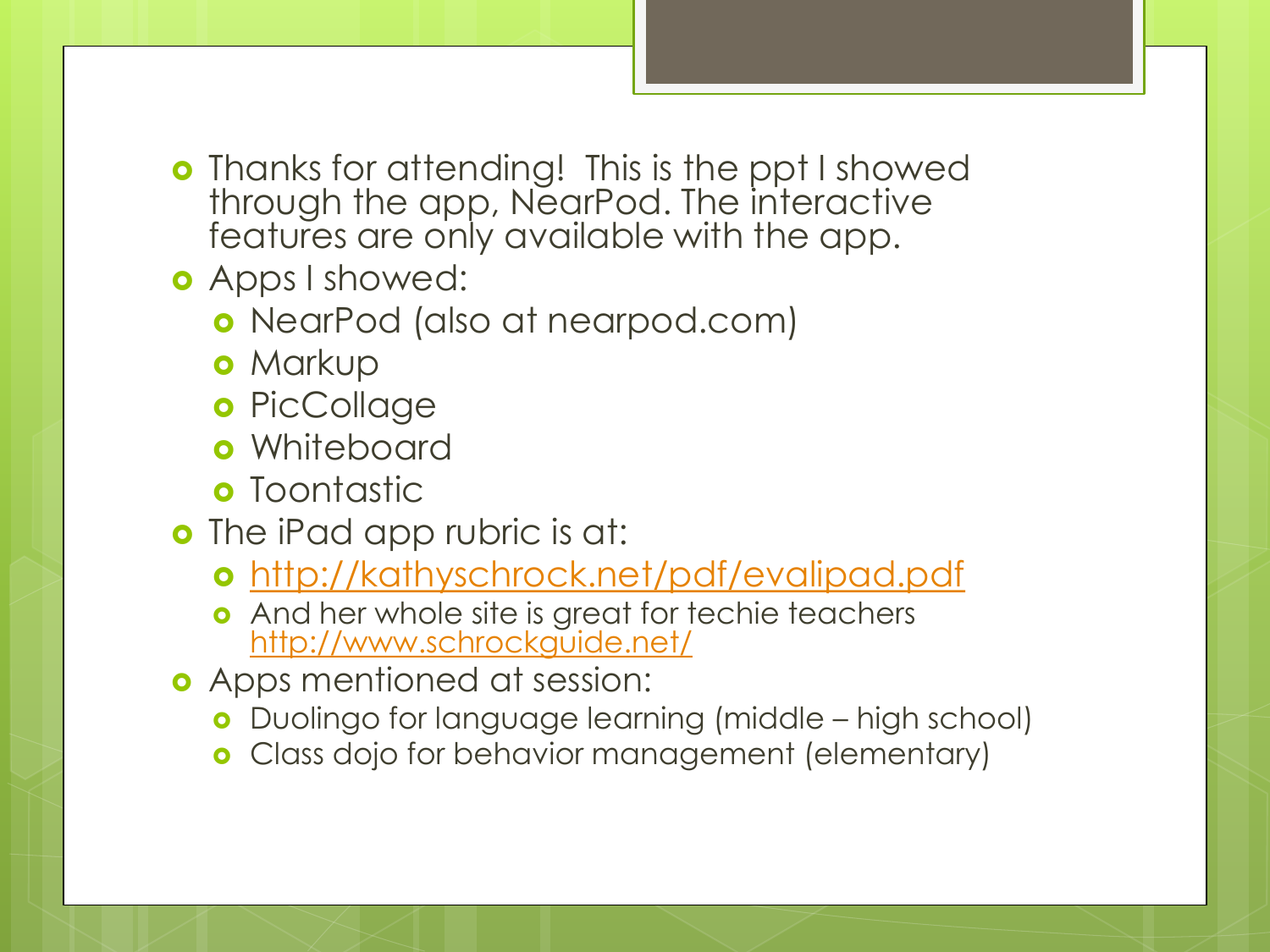#### **Directions:**

- **1. Find "Nearpod" app on iPad.**
	- **a)Swipe down on screen to access Search**
	- **b)Type in "Nearpod"**
	- **c)App will appear in list.**
- **2. Select "I am a Student"**
- **3. Enter code: QTFXP**

iPads in the Language Classroom

Amy Hubertus Exeter-West Greenwich Junior High French Teacher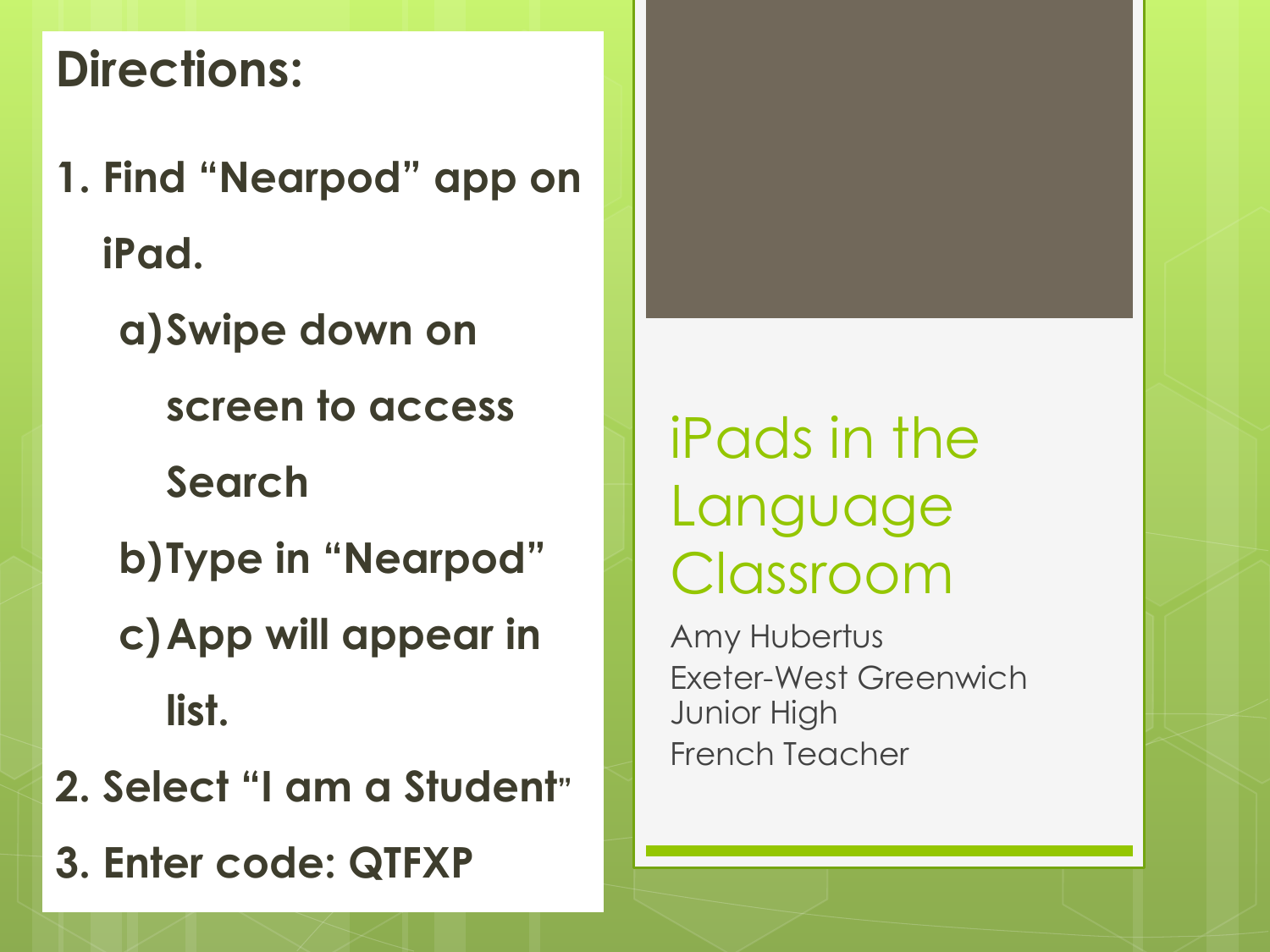## iPad uses in the classroom

- **o** Content Delivery
- o Oral and Written Language Production
- Assessment
- Student/Teacher Productivity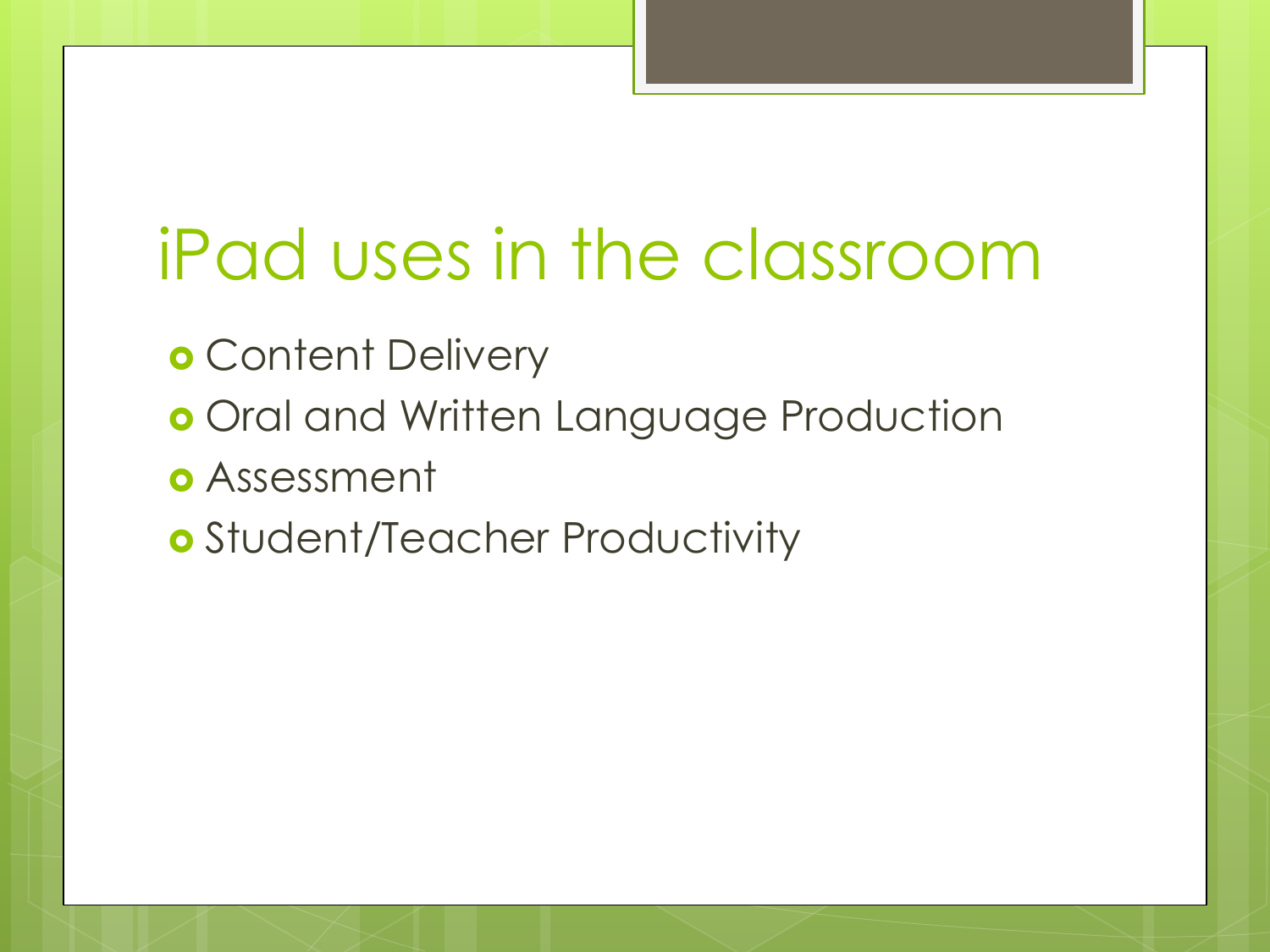### Where do I start?

- **o** Get comfortable with the basic workings of the iPad and the basic iOS apps (iPhoto, iMovie).
- Determine how your iPads will be configured for student use.
- Set up iPad management systems in your classroom to make your job easier.
- **o** Jump in! It's a little messy at first  $\odot$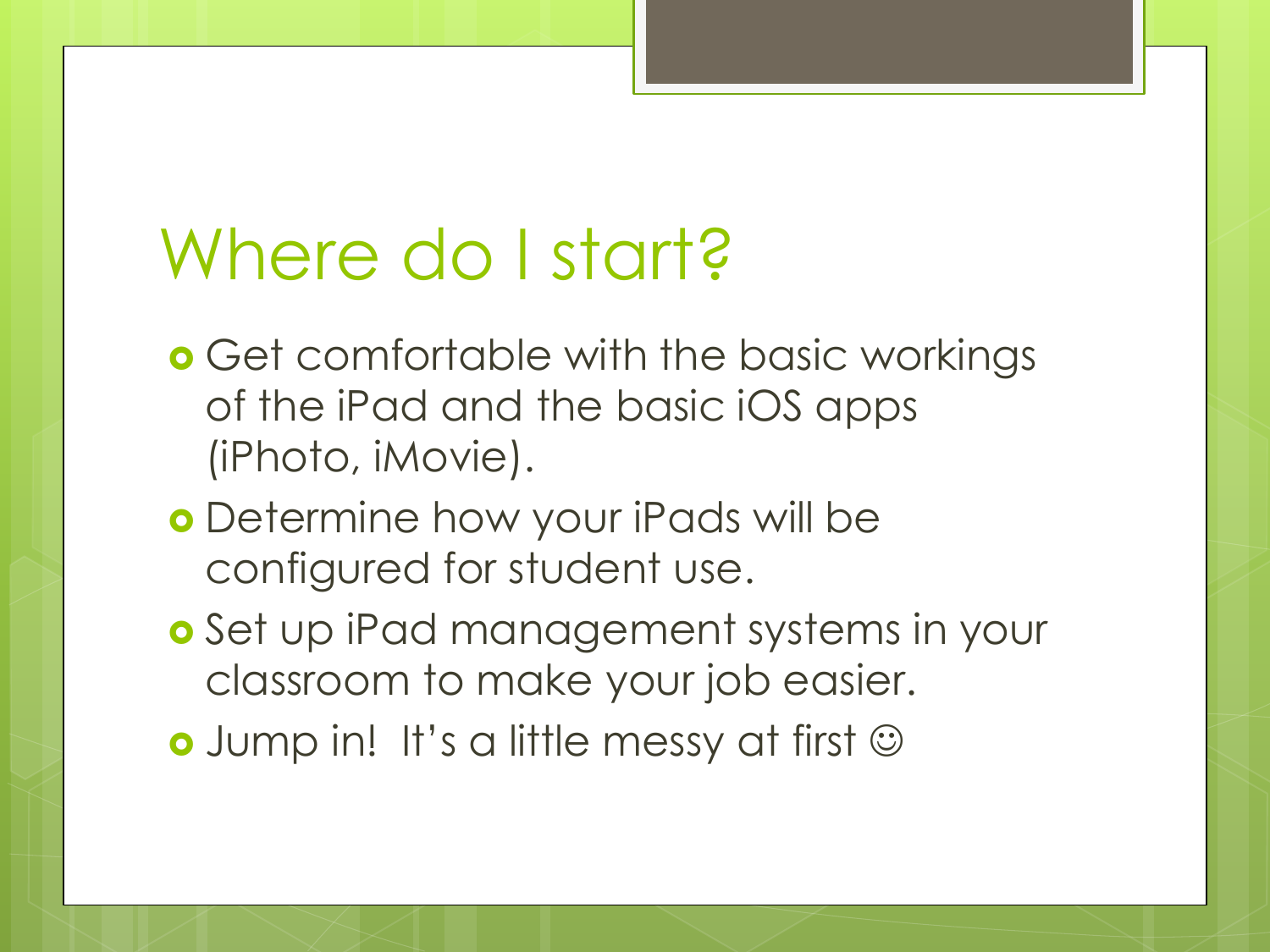### Resources? Use the Web!

- Check out these great resources!
- [http://web2-](http://web2-4languageteachers.wikispaces.com/home)
	- [4languageteachers.wikispaces.com/home](http://web2-4languageteachers.wikispaces.com/home)
- <http://www.youtube.com/user/iPadagogy>
- <http://www.edudemic.com/>
- **o** Individual teacher blogs are always full of helpful insight HOWEVER you can also spend hours surfing the web!